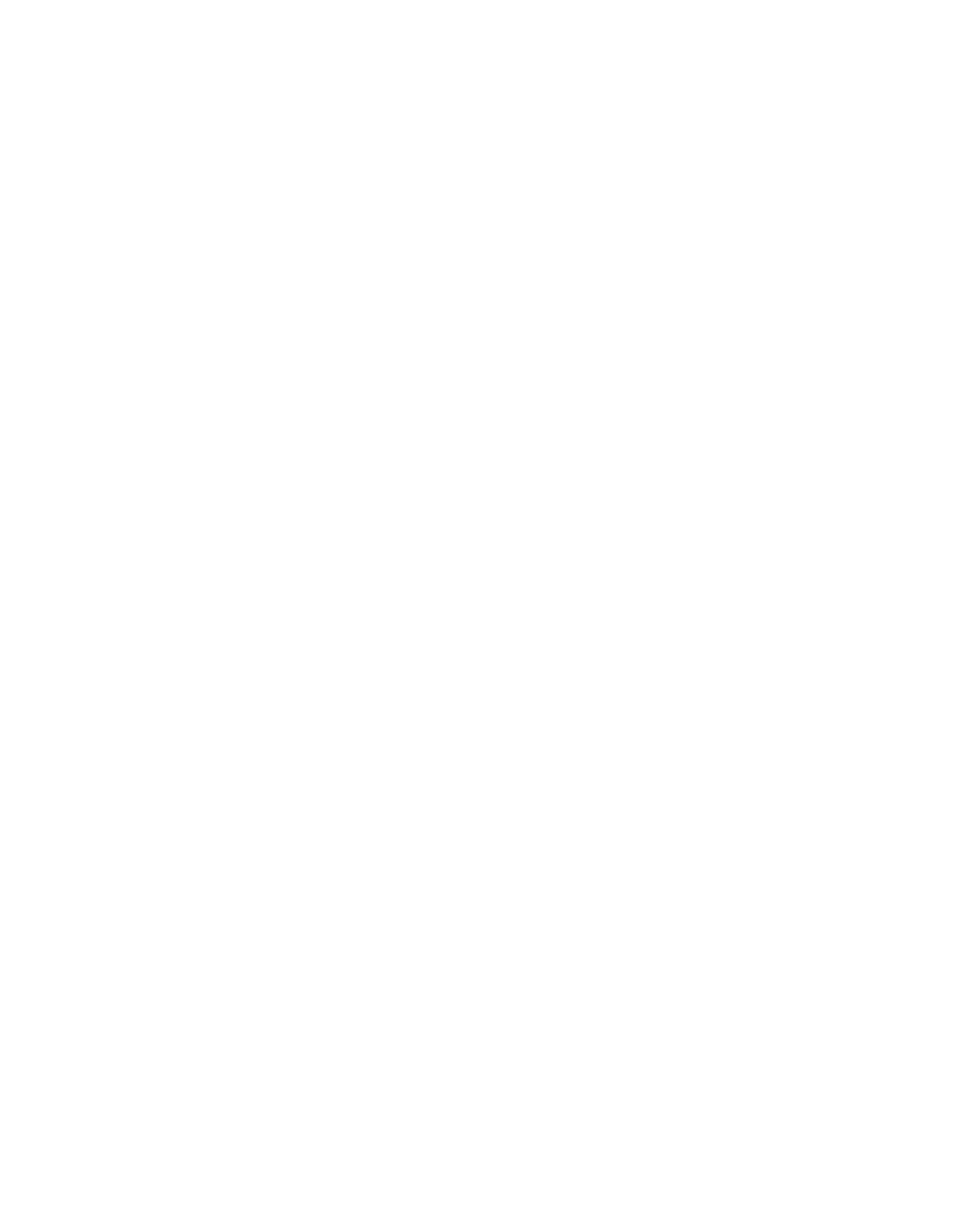| Miguel Miranda Romero  mamiranda@cypresscollege.edu |  |
|-----------------------------------------------------|--|
|                                                     |  |
|                                                     |  |
|                                                     |  |
|                                                     |  |
|                                                     |  |
|                                                     |  |
|                                                     |  |
|                                                     |  |
|                                                     |  |
|                                                     |  |
|                                                     |  |
|                                                     |  |
|                                                     |  |
|                                                     |  |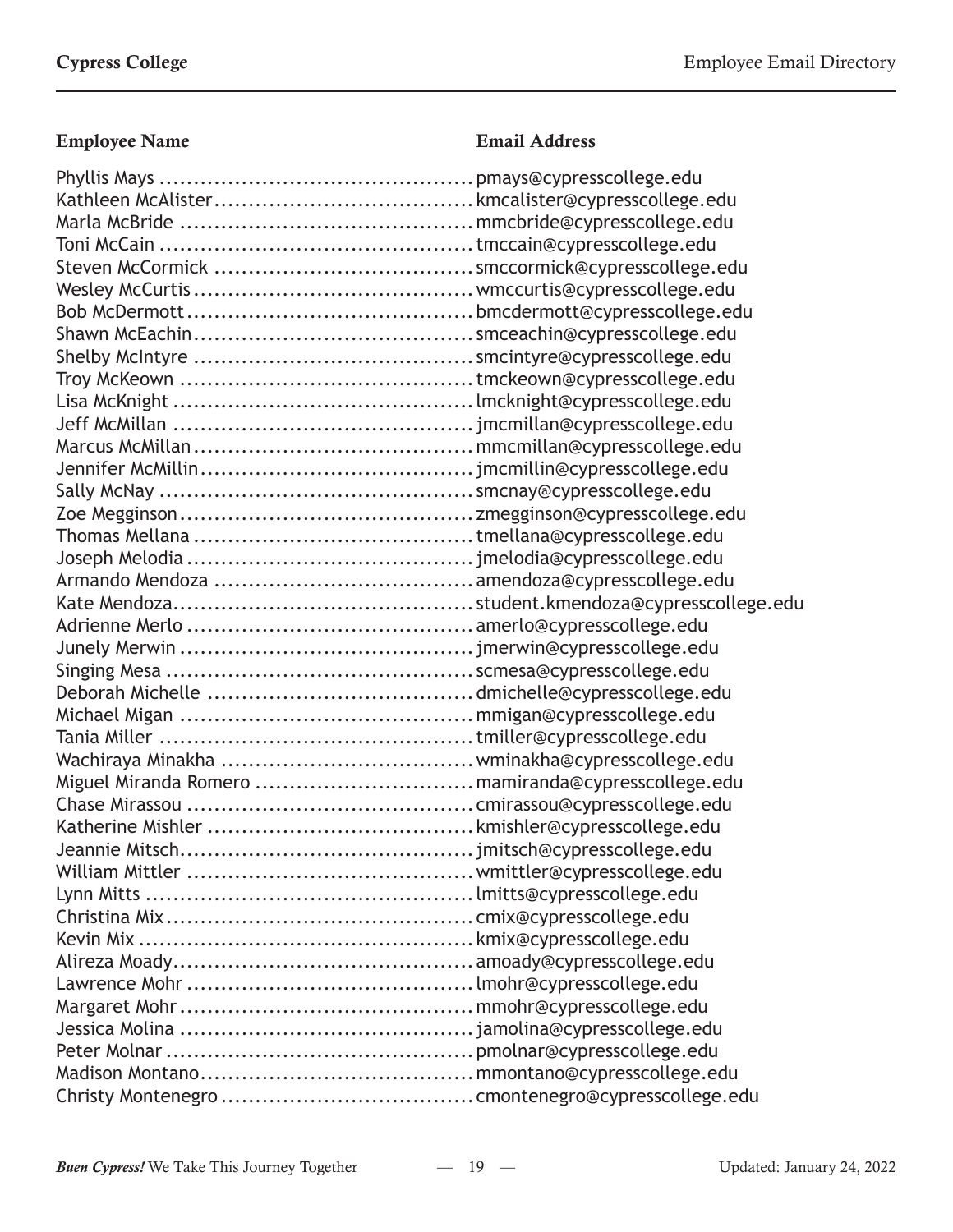| Therese Mosqueda-Ponce tmponce@cypresscollege.edu |  |
|---------------------------------------------------|--|
|                                                   |  |
|                                                   |  |
|                                                   |  |
|                                                   |  |
|                                                   |  |
|                                                   |  |
|                                                   |  |
|                                                   |  |
|                                                   |  |
|                                                   |  |
|                                                   |  |
|                                                   |  |
|                                                   |  |
|                                                   |  |
|                                                   |  |
|                                                   |  |
|                                                   |  |
|                                                   |  |
|                                                   |  |
|                                                   |  |
|                                                   |  |
|                                                   |  |
|                                                   |  |
|                                                   |  |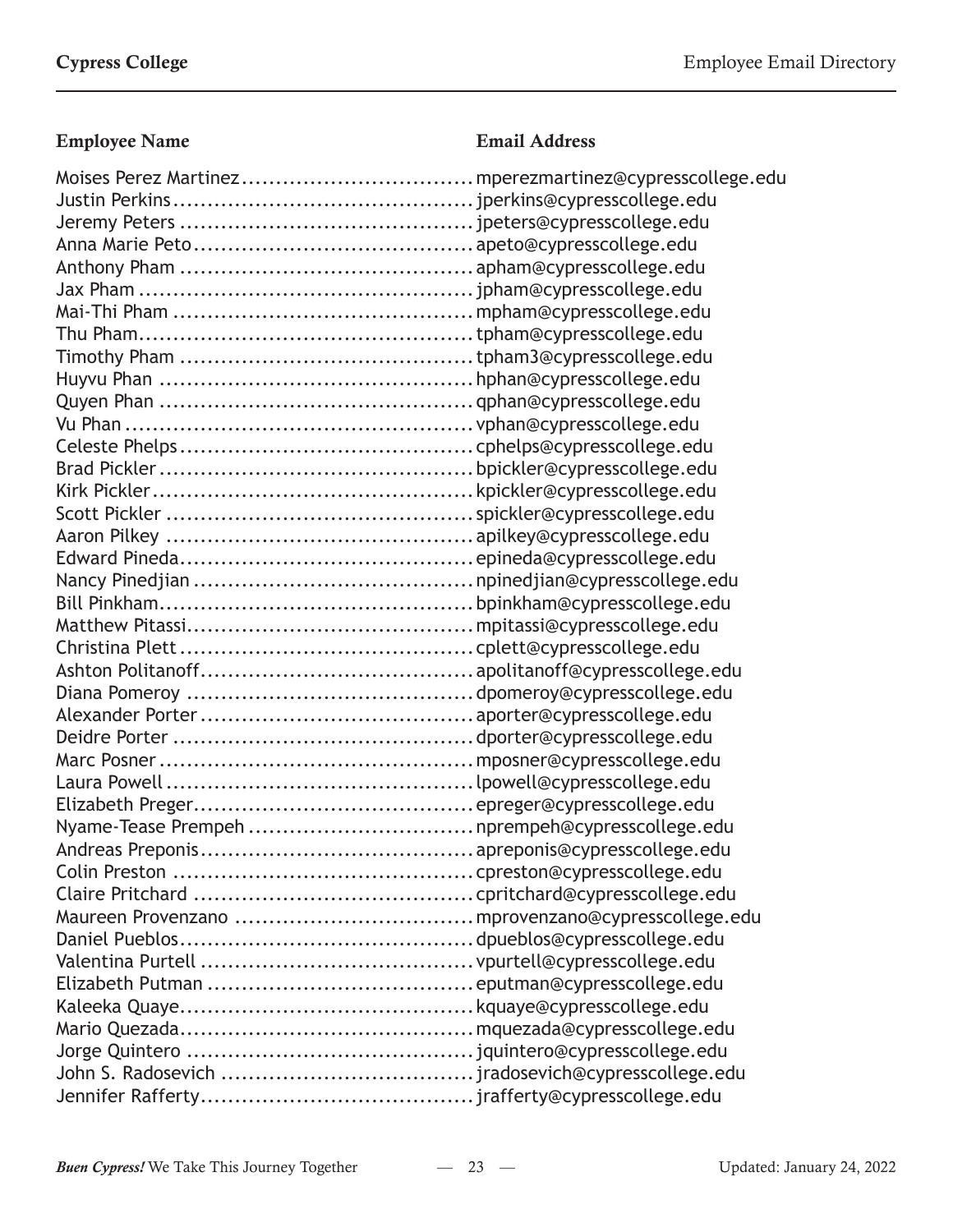| Mary Sarah (Alice) Reid  mreid@cypresscollege.edu |  |
|---------------------------------------------------|--|
|                                                   |  |
|                                                   |  |
|                                                   |  |
|                                                   |  |
|                                                   |  |
|                                                   |  |
|                                                   |  |
|                                                   |  |
|                                                   |  |
|                                                   |  |
|                                                   |  |
|                                                   |  |
|                                                   |  |
|                                                   |  |
|                                                   |  |
|                                                   |  |
|                                                   |  |
|                                                   |  |
|                                                   |  |
|                                                   |  |
|                                                   |  |
|                                                   |  |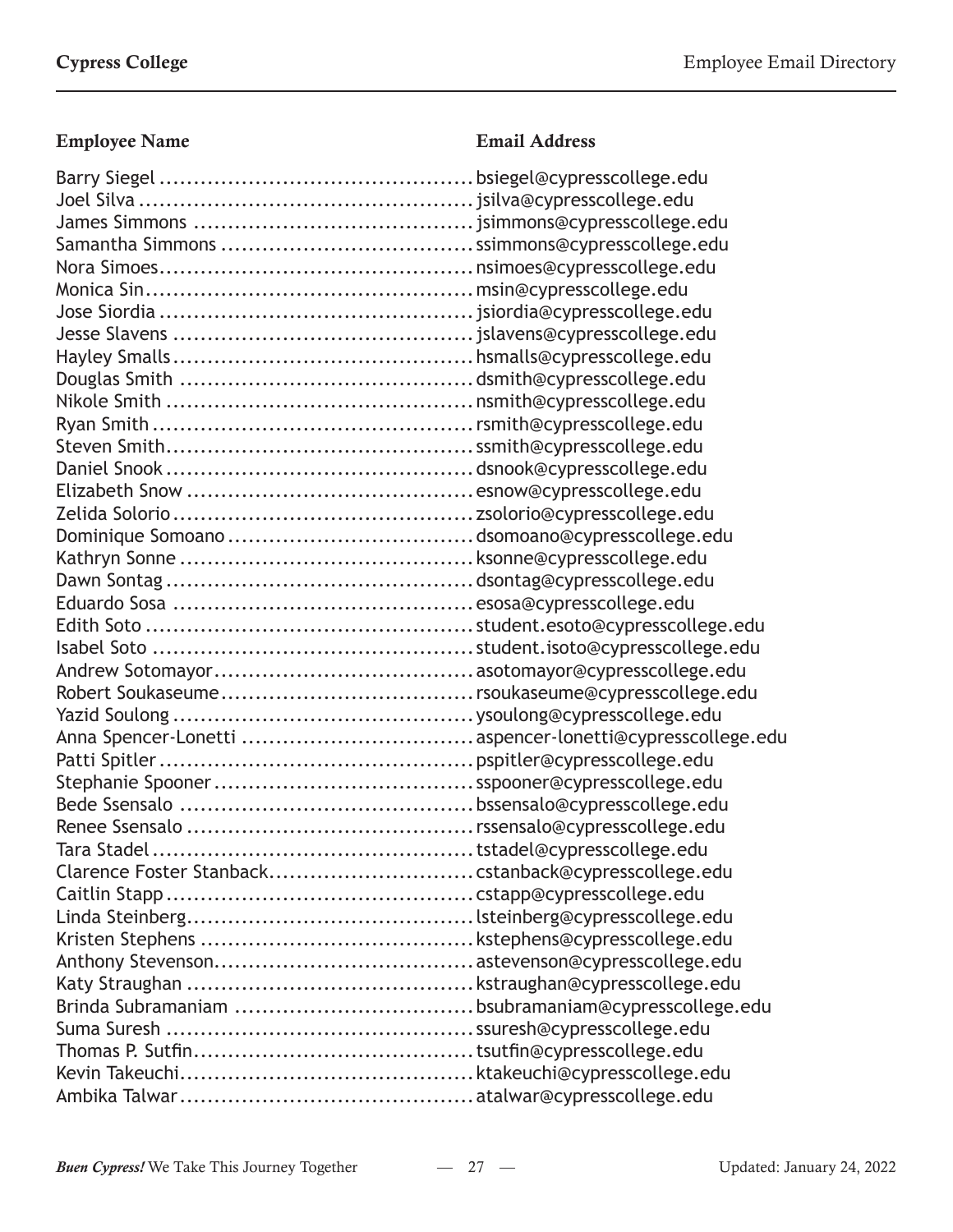| Tanawat (Tommy) Trakoolthaittrakoolthai@cypresscollege.edu |  |
|------------------------------------------------------------|--|
|                                                            |  |
|                                                            |  |
|                                                            |  |
|                                                            |  |
|                                                            |  |
|                                                            |  |